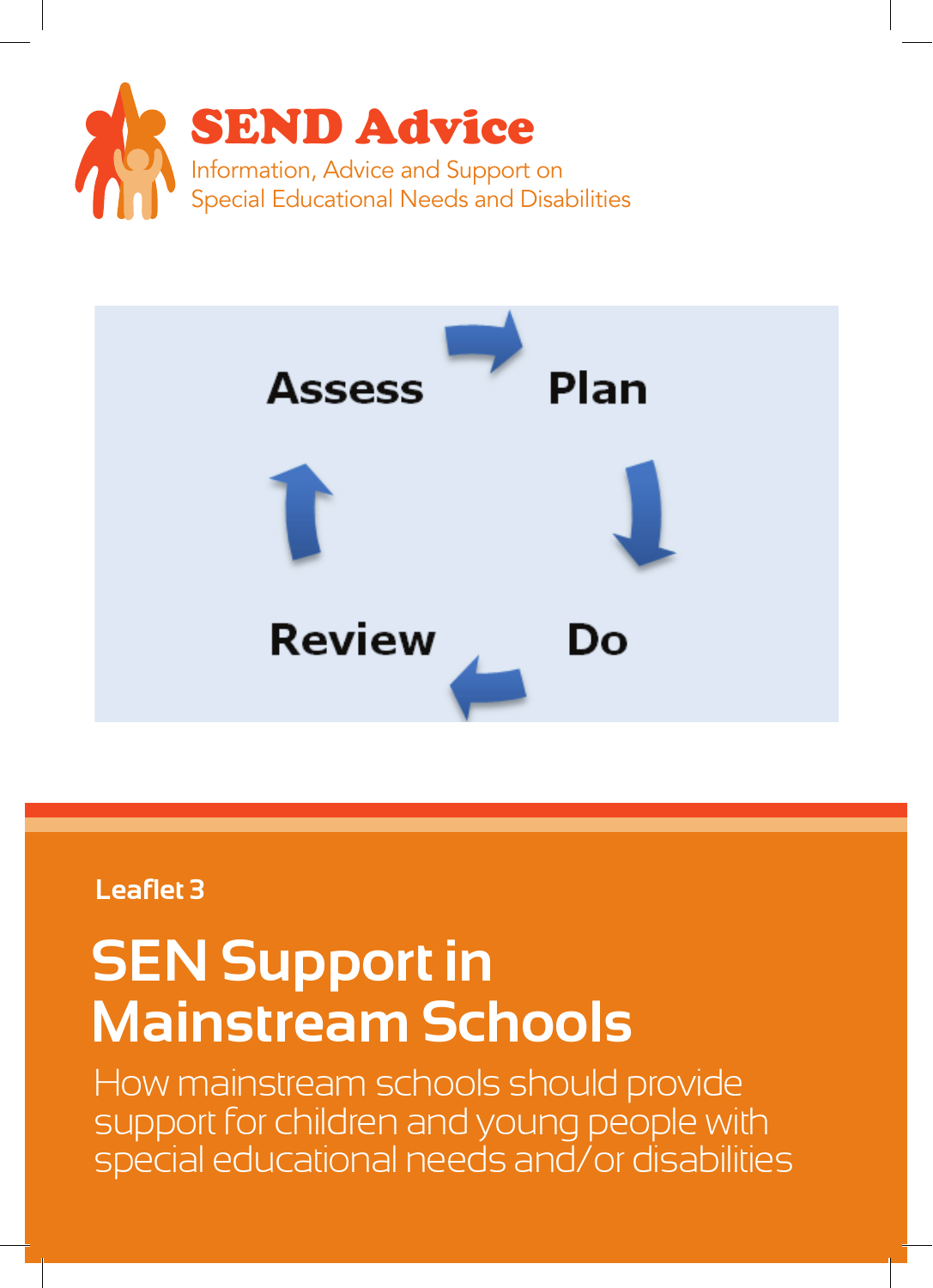# **SEN Support in mainstream schools**

This information is about the support that mainstream schools should provide for children with special educational needs (SEN).

#### The SEND Code of Practice says:

#### *All children and young people are entitled to an education that enables them to make progress so that they:*

- achieve their best
- become confident individuals living fulfilling lives, and
- make a successful transition into adulthood, whether into employment, further or higher education or training (6.1)

## The duties on schools to make SEN provision

#### The SEND Code of Practice says all schools must:

- use their best endeavours to make sure that a child with SEN gets the support they need – this means doing everything they can to meet children and young people's SEN
- ensure that children and young people with SEN engage in the activities of the school alongside pupils who do not have SEN
- designate a teacher to be responsible for co-ordinating SEN provision – the SEN co-ordinator, or SENCO.
- inform parents when they are making special educational provision for a child
- publish an SEN information report and their arrangements for the admission of disabled children, the steps being taken to prevent disabled children from being treated less favourably than others, the facilities provided to enable access to the school for disabled children and their accessibility plan showing how they plan to improve access progressively over time (6.2)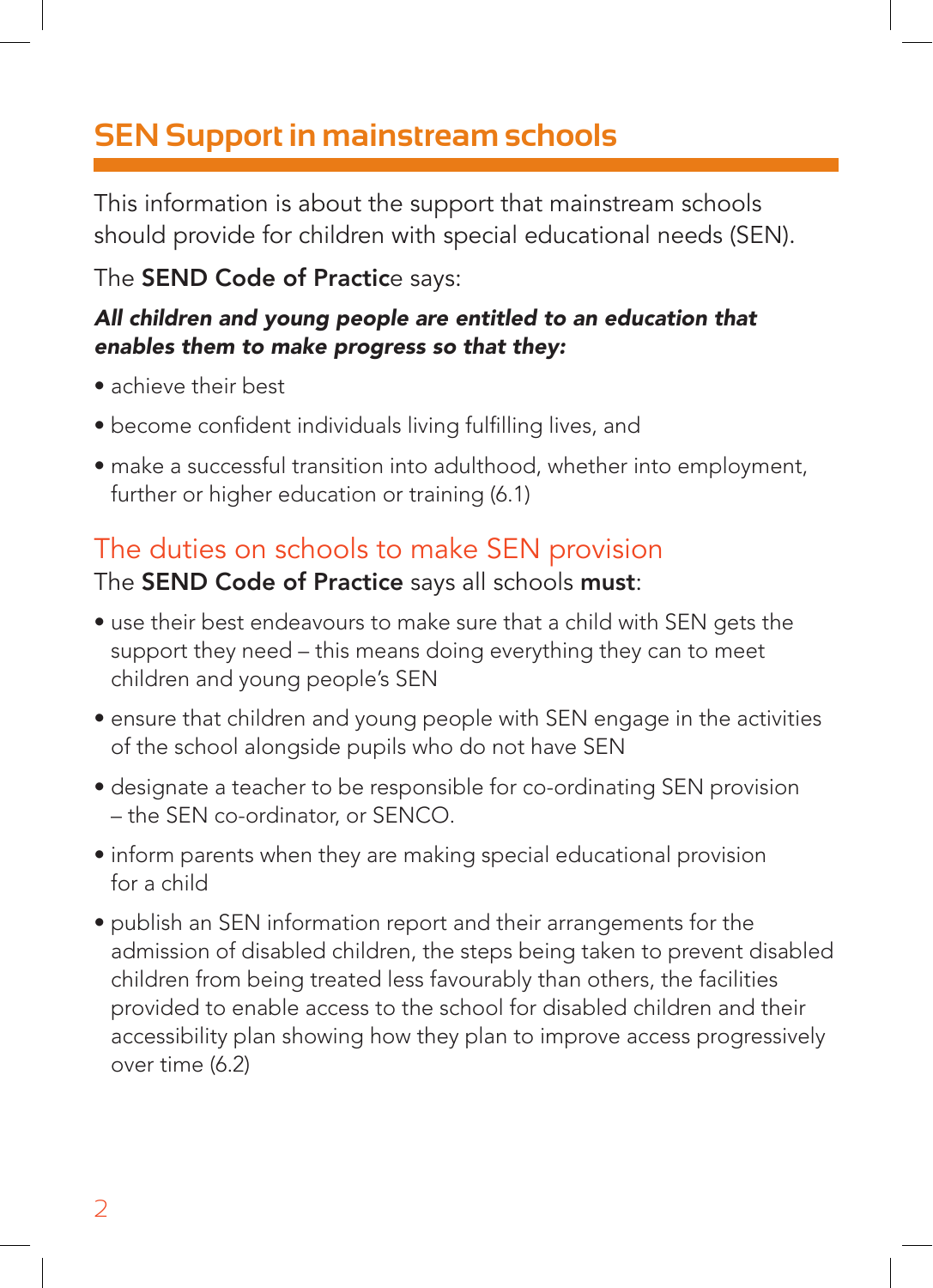## What is SEN support?

Every child with special educational needs should have SEN support. This means help that is additional to or different from the support generally given to other children of the same age.

The purpose of SEN support is to help children achieve the **outcomes** or learning objectives set for them by the school. Schools should involve parents in this process.

If your child is on School Action or School Action Plus they should transfer to SEN support by September 2015.

Every school must publish an SEN information report about the SEN provision the school makes. You can find this on the school's website. You can also ask your child's teacher or the school's Special Educational Needs Coordinator for information on the SEN provision made by the school.

The Local Offer published by Bedford Borough also sets out what support it expects early years settings, schools and colleges to make for all children and young people with SEN or disabilities. You can find out about the funding of SEN support at www.iassnetwork.org.uk

SEN support can take many forms, including:

- a special learning programme for your child
- extra help from a teacher or a learning support assistant
- making or changing materials and equipment
- working with your child in a small group
- observing your child in class or at break and keeping records
- helping your child to take part in the class activities
- making sure your child has understood things by encouraging them to ask questions and to try something they find difficult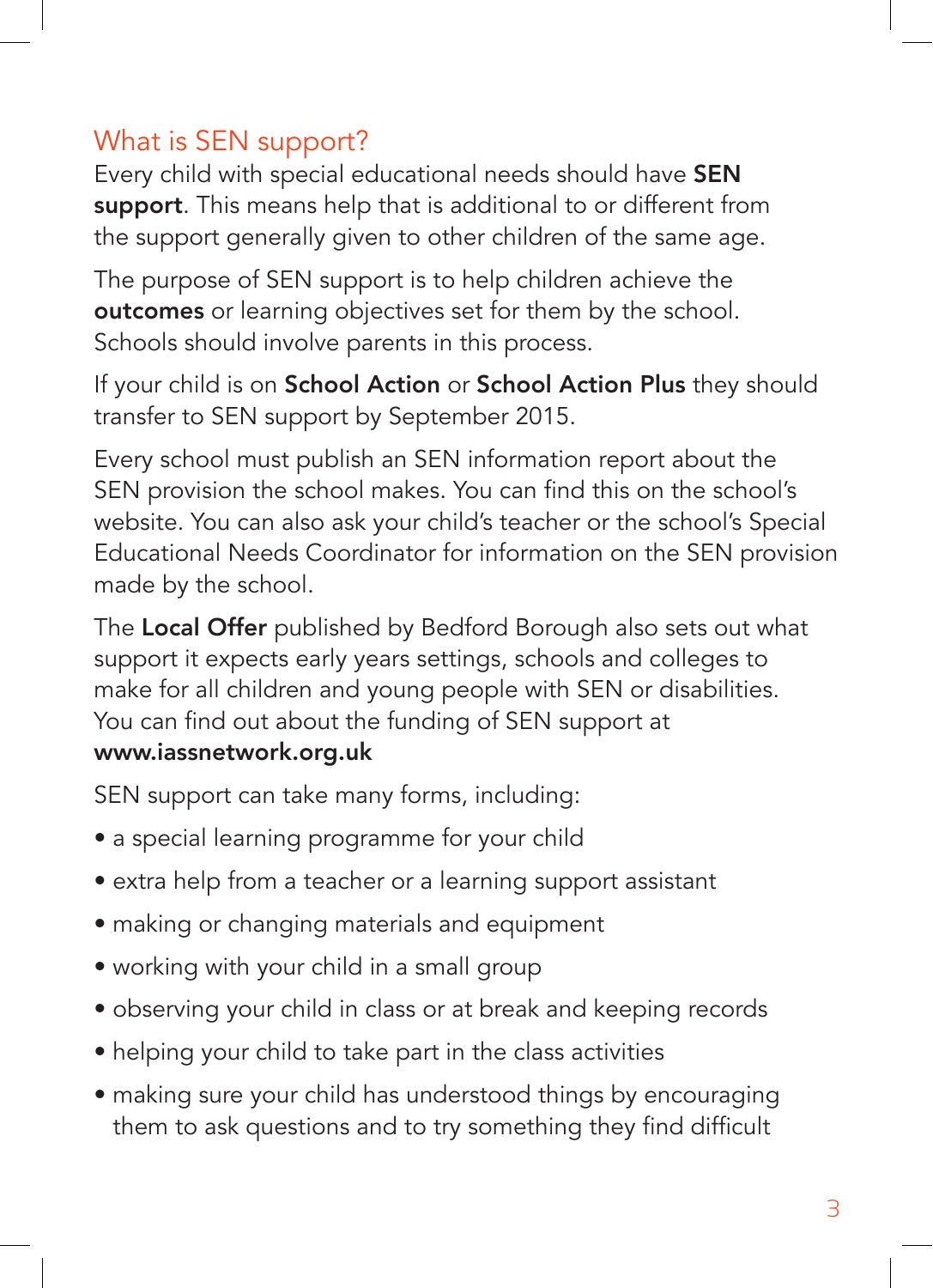- helping other children work with your child, or play with them at break time
- supporting your child with physical or personal care, such as eating, getting around school safely, toileting or dressing.

## Who decides what SEN support my child has?

The SEND Code of Practice says

*Class and subject teachers, supported by the senior leadership team, should make regular assessments of progress for all pupils. These should seek to identify pupils making less than expected progress given their age and individual circumstances. (6.17)*

The school should then decide if your child needs SEN support. The school should talk to you and your child about this. If a young person is 16 or older the school should involve them directly.

Sometimes you may be the first to be aware that your child has some special educational needs. If you think your child may need SEN support you should talk to your child's teacher or to the Special Educational Needs Coordinator.

If you are not happy about the support your child has you can ask to talk to the Special Educational Needs Coordinator or headteacher. You can also find out more by looking at the SEND Advice website www.bedford.gov.uk/sendadvice

*With SEND Advice "I had someone to talk to, to give advice on my son, who wasn't connected to the school. " A Bedford parent*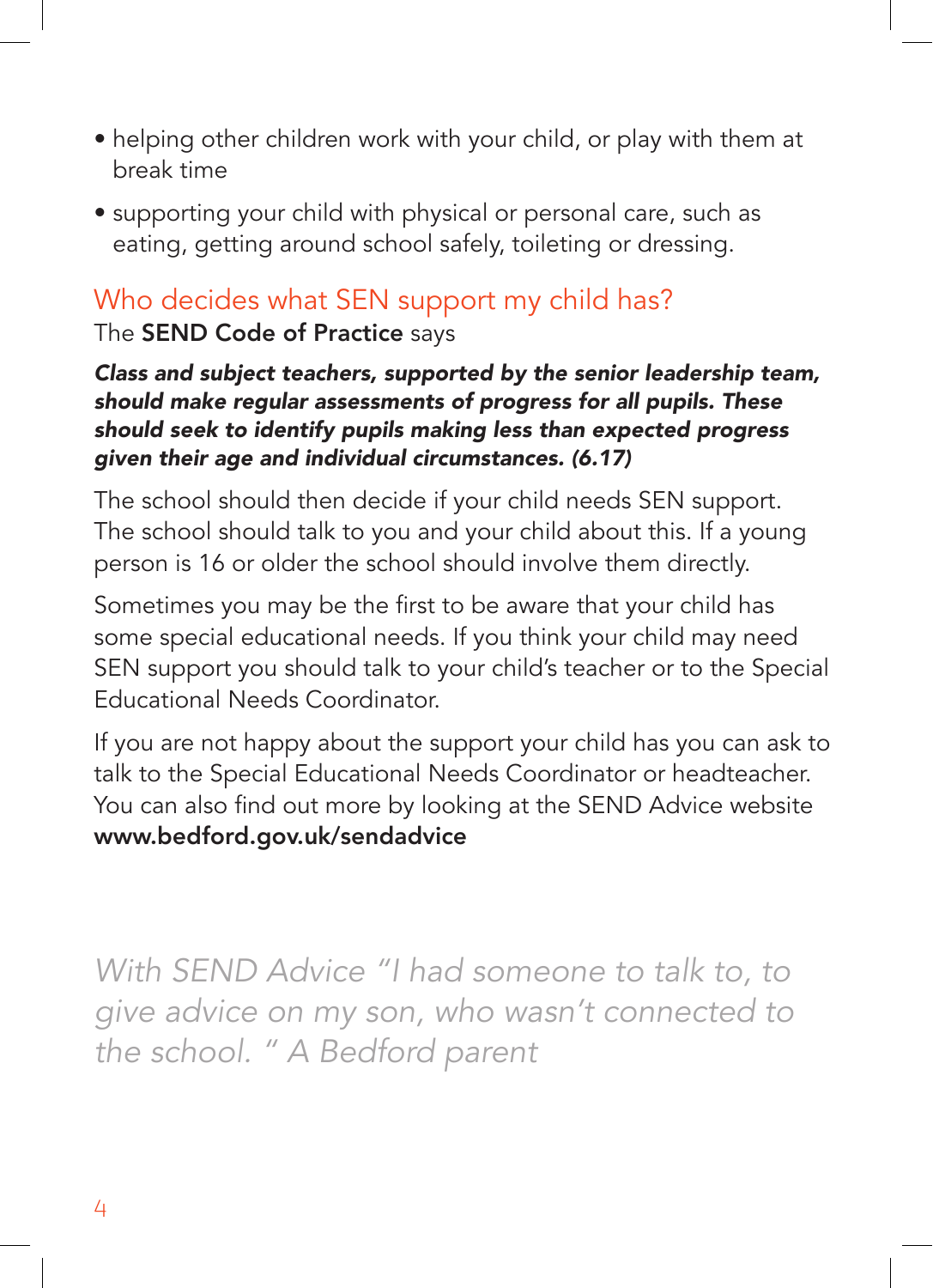## A graduated approach

The SEND Code of Practice says

• Where a pupil is identified as having SEN, schools should take action *to remove barriers to learning and put effective special educational provision in place. (6.44)*

When your child is identified has having SEN, the school should use a graduated approach based on four steps. These are:



#### **Assess**

Teaching staff should work with the Special Educational Needs Coordinator to assess your child's needs, so that they give the right support. They should involve you in this and, where possible, seek your child's views. The SEND Code of Practice says:

#### Schools should take seriously any concerns raised by a parent. (6.45)

Sometimes schools will seek advice from a specialist teacher or a health professional. They should talk to you about this first.

#### Plan

If the school decides that your child needs SEN support it must tell you. The school should talk with you about the outcomes that will be set, what help will be provided and agree a date for progress to be reviewed.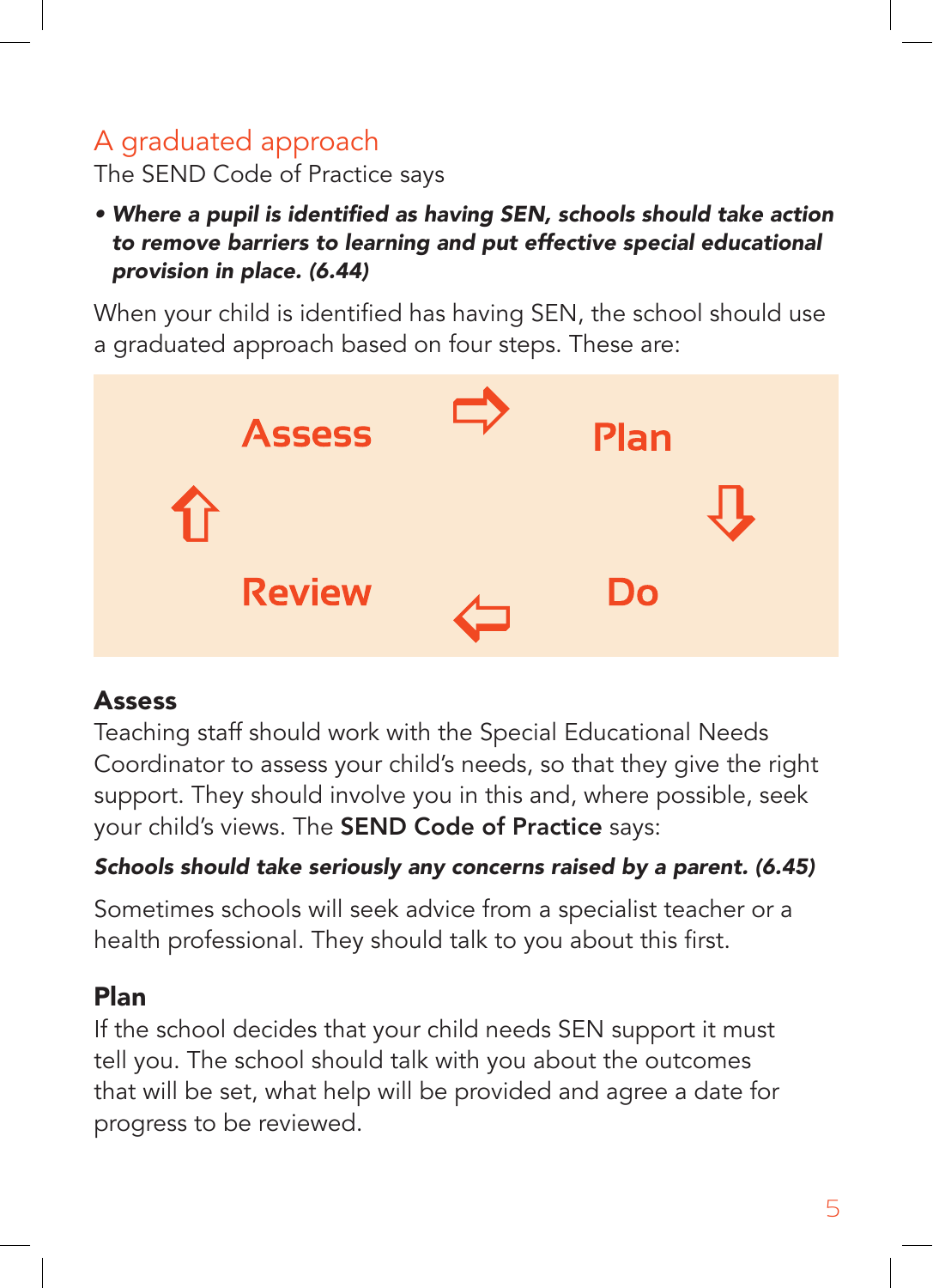## Do

Your child's class or subject teacher is usually responsible for the work that is done with your child, and should work closely with any teaching assistants or specialist staff involved. The school should tell you who is responsible for the support your child receives.

All those who work with your child should be made aware of:

#### *their needs, the outcomes sought, the support provided and any teaching strategies or approaches that are required. (6.49)*

#### Review

The school should review your child's progress, and the difference that the help your child has been given has made, on the date agreed in the plan. You and your child should be involved in the review and in planning the next step.

#### The SEND Code of Practice says

#### Schools should meet with parents at least three times a year. (6.65)

Sometimes it helps to involve other professionals in further assessment or to support planning the next steps. If your child has not made reasonable progress it will be important to agree with the school what should happen next.

You and the school can look at the **Local Offer** to see what support is available that could help achieve your child's outcomes.

*What helped me was "knowing that someone is available to attend school meetings if required." A Bedford parent*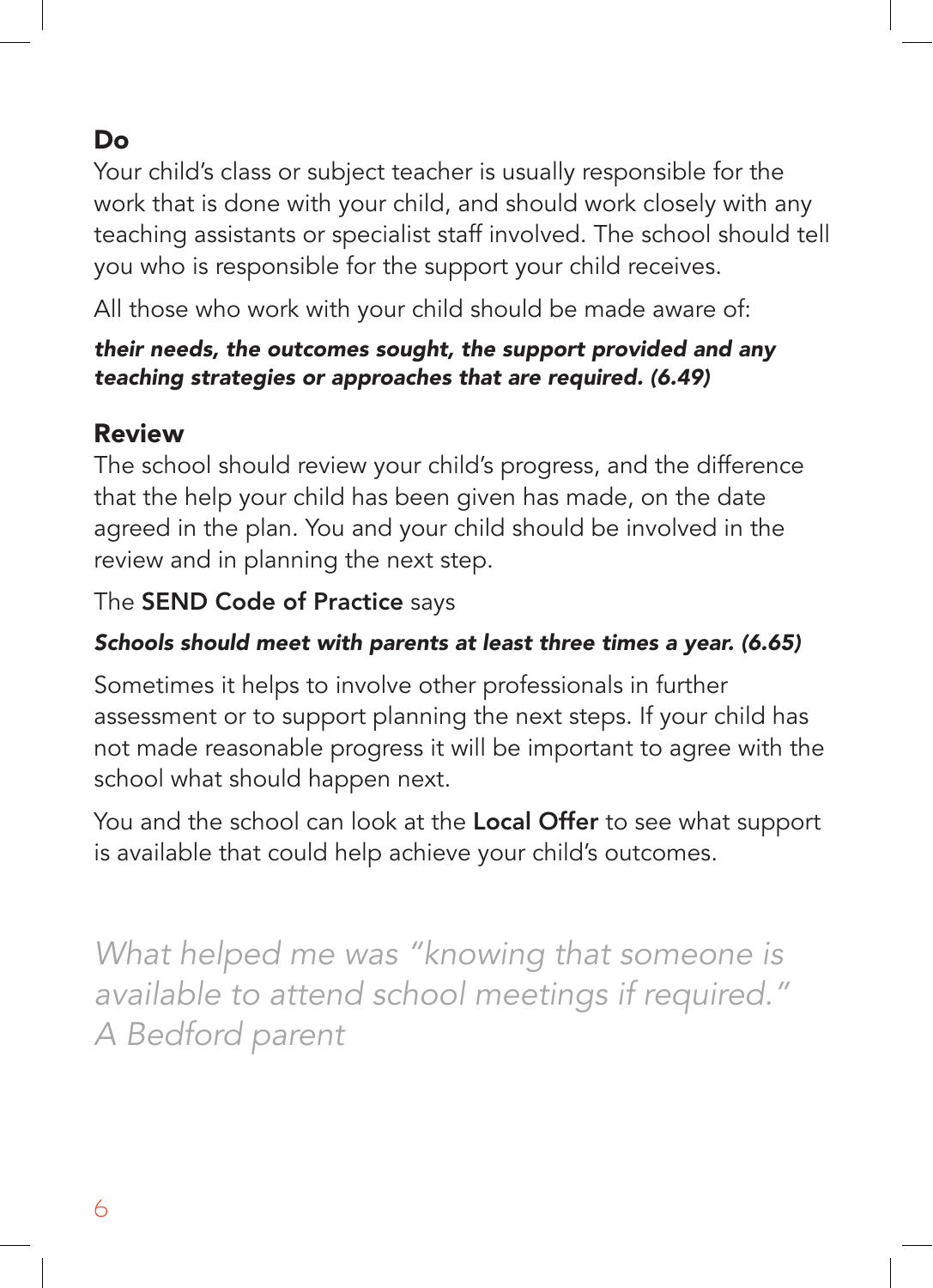# Where can I get more information, advice or support?

You can find out more about SEN Support by:

- looking at the SEN Information Report on the school website
- talking to your child's teacher or the Special Educational Needs **Coordinator**
- looking at the Local Offer
- reading Chapter 6 of the SEN Code of Practice

You can also get in touch with SEND ADVICE who can give you:

- information about SEN support, including information about SEN funding
- advice about what to do if you are not happy with the support your school is providing
- information about other organisations, support groups and information services that could help
- information and advice about your rights to request an **EHC needs** assessment.